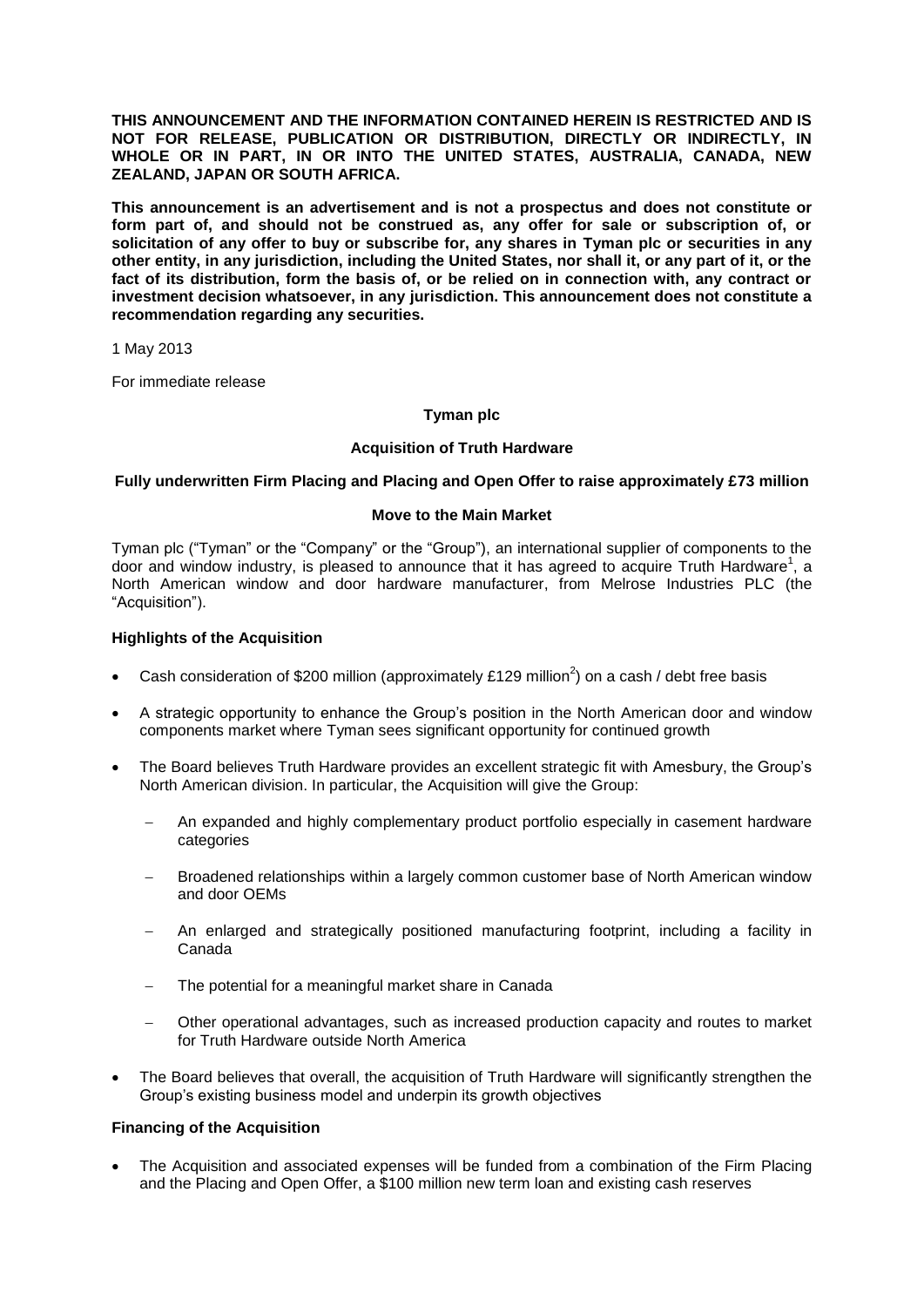- The Firm Placing and the Placing and Open Offer are fully underwritten and will raise approximately £73 million of gross proceeds at the Issue Price of 185 pence per share (out of which approximately £13 million is being raised pursuant to the Firm Placing and approximately £61 million pursuant to the Placing and Open Offer)
- The Issue Price of 185 pence per share represents a 9.2 per cent. discount to the closing middle market price on 30 April 2013 (being the last Business Day before the date of this announcement)
- The Open Offer Shares will be offered to Qualifying Shareholders on the basis of 23 Open Offer Shares for every 91 Existing Ordinary Shares

#### **Financial Effects of the Transaction**

- For the year ended 31 December 2012, Truth Hardware recorded sales of \$126.0 million and EBITDA of \$22.5 million
- The Acquisition is expected to be accretive to the Group's earnings per share in the first full financial year following completion of the Acquisition<sup>3</sup>
- Estimated annual pre-tax cost synergies of at least \$5 million from 2015 onwards. The expected one-off cash costs to implement the integration and deliver synergies are estimated at approximately \$2.5 million, including a preliminary estimate of the costs to convert Truth Hardware to Amesbury's new ERP system
- The Board expects leverage on completion of the Acquisition to be approximately 2.6 times net debt/underlying EBITDA. Leverage is projected to reduce to within the Group's through-the-cycle target range of 1.5 to 2.0 times by the end of 2013<sup>3</sup>. The Group retains full flexibility to realise its additional strategic organic growth objectives and targeted investment opportunities following the Acquisition

#### *Jamie Pike, Non-Executive Chairman of Tyman, commented*

*"We are delighted to announce the acquisition of Truth Hardware which represents a major step in Tyman's development as a focused supplier of components to the door and window industry worldwide.* 

*The acquisition represents an excellent fit with Tyman's business model and significantly broadens Tyman's coverage of the window and door market in North America. The acquisition presents a number of substantial opportunities for Tyman and we look forward to growing our enlarged platform in North America to create an outstanding supplier for our customers and to deliver superior value for our shareholders in the future."*

#### *Louis Eperjesi, Chief Executive of Tyman, commented*

*"The acquisition is fully in-line with Tyman's stated strategy of growth and represents a strategic opportunity to further develop our business in North America.*

*The acquisition adds a complementary product portfolio to Tyman's existing offering in North America, a well-invested manufacturing base, a trusted brand and a meaningful presence in the Canadian market. Truth Hardware brings established customer relationships and product capabilities that together with our existing business create a platform of scale well-positioned to benefit from future market growth.*

#### *We look forward to welcoming Truth Hardware employees into our organisation to expand our existing positions across North America and beyond."*

The Acquisition is conditional on Admission to AIM becoming effective and the satisfaction of the HSR Condition. The Acquisition is expected to complete by late June 2013.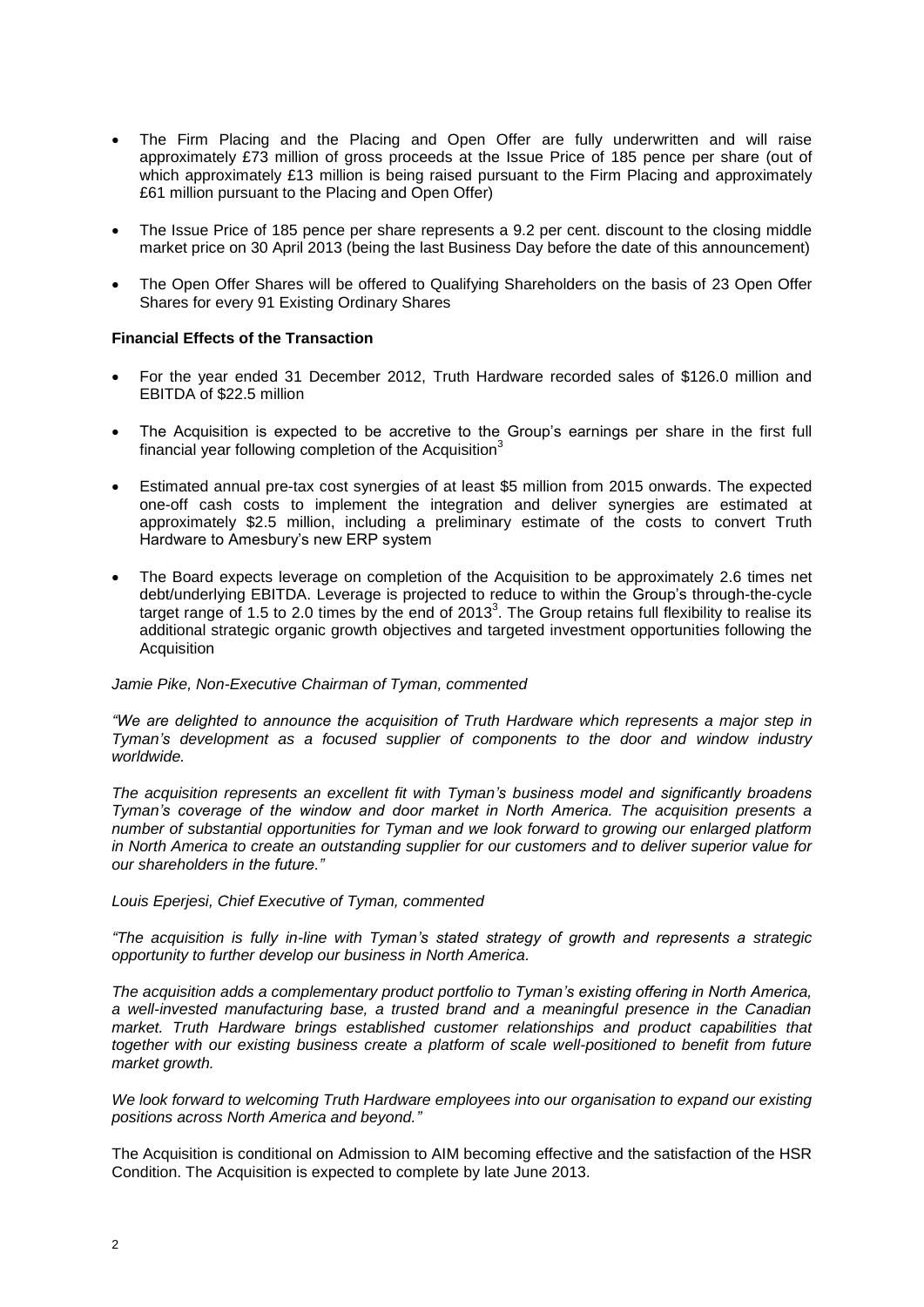## **Move to the Main Market and the Official List**

As announced on 12 March 2013, the Board believes that moving to the Main Market and the Official List is an appropriate step in the continued development of the Group. Given the strategic nature of the Acquisition and the increased scale of the Enlarged Group, the Board considers it is appropriate to proceed with this move alongside the Acquisition. The Board intends to seek admission of the Enlarged Share Capital to the premium segment of the Official List shortly following completion of the Acquisition.

A prospectus relating to the Acquisition, the Issue and Admission to the Official List (the "Prospectus") is expected to be published today and posted to Shareholders on 2 May 2013 provided that it will not be posted or sent into any Excluded Territory where to do so might constitute a violation of local securities law or regulation, including, but not limited to, the United States, Australia, Canada, New Zealand, Japan or South Africa. The Prospectus, when published, will be made available on Tyman's website and will be submitted to the National Storage Mechanism and be available for inspection at http://www.morningstar.co.uk/uk/nsm.do.

#### **Analyst presentation**

Tyman will host an analyst and investor presentation at 9.00 a.m. today at the offices of Canaccord Genuity, 41 Lothbury, London, EC2R 7AE.

# **Conference Call Dial In Details**

| Toll number      | 020 3139 4830 |
|------------------|---------------|
| Toll-free number | 080 8237 0030 |
| Participant PIN  | 75384172#     |

Copies of this announcement and of the management presentation on the Acquisition will be made available on Tyman's website (www.tymanplc.com) today.

Enquiries:

| Tyman plc<br>Louis Eperjesi – Chief Executive Officer<br>James Brotherton - Chief Financial Officer | 020 7976 8000 |
|-----------------------------------------------------------------------------------------------------|---------------|
| <b>Rothschild - Financial Adviser and Sponsor</b>                                                   |               |
| Ravi Gupta                                                                                          | 020 7280 5000 |
| <b>Stephen Griffiths</b>                                                                            | 0113 200 1900 |
| Yuri Shakhmin                                                                                       | 020 7280 5000 |
| <b>Canaccord Genuity - NOMAD and Sole Broker</b><br>and Lead Bookrunner                             | 020 7523 8350 |
| <b>Bruce Garrow</b>                                                                                 |               |
| Adam Miller                                                                                         |               |
| <b>HSBC - Joint Bookrunner</b><br>Mark Dickenson<br>Richard Fagan                                   | 020 7991 8888 |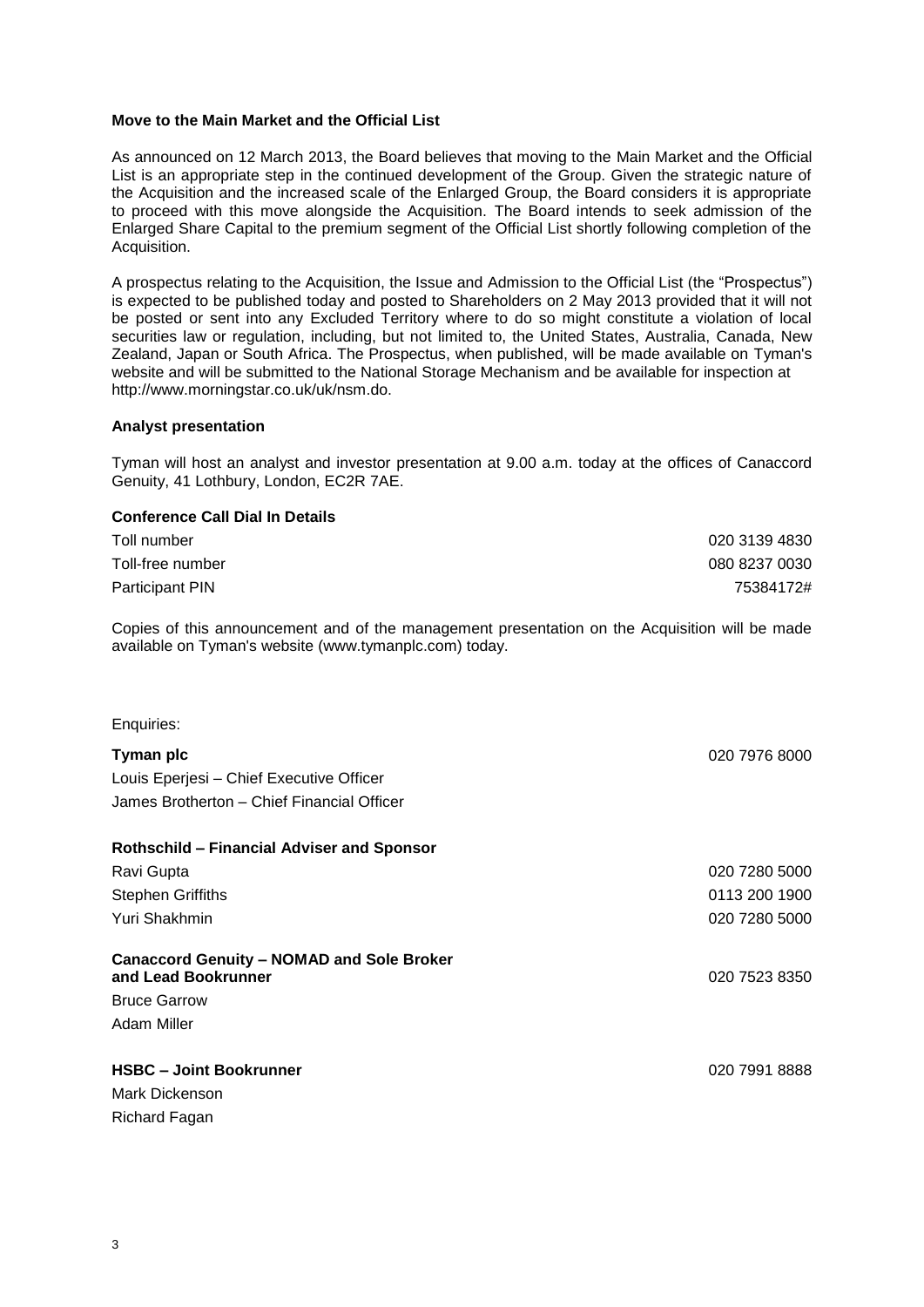### **MHP Communications** 020 3128 8100

Reg Hoare Ian Payne Nick Hayns

<sup>1</sup> Truth Hardware comprises Truth Hardware Corporation and Atlas Holdings Company Limited <sup>2</sup> Sterling and dollar conversions based on £1 : \$1.55 exchange rate on 30 April 2013

 $3$  This should not be construed as a profit forecast or interpreted to mean that the future earnings per share, profits, margins or cashflows of the Group will necessarily be greater than the historic published figures

This summary should be read in conjunction with the full text of this announcement.

*This announcement is for information purposes only and does not contain or constitute or form part of an offer of, or the solicitation of an offer to buy or subscribe for, securities in any Excluded Territory. Any failure to comply with these restrictions may constitute a violation of the securities laws of such jurisdictions.*

*Subject to certain exceptions, the securities referred to herein may not be offered or sold in the Excluded Territory or to, or for the account or benefit of, any national, resident or citizen of any Excluded Territory. The securities referred to herein have not been and will not be registered under the US Securities Act of 1933, as amended (the "US Securities Act") or under the applicable securities laws of any Excluded Territory. There will be no public offer, nor an offering of securities for sale, in any of the Excluded Territories.* 

*This announcement is not for publication or distribution, directly or indirectly, in or into the United States of America. This announcement is not an offer of securities for sale into the United States. The securities referred to herein have not been and will not be registered under the US Securities Act, as amended, and may not be offered or sold in the United States, except pursuant to an applicable exemption from registration. No public offering of securities is being made in the United States.*

*The distribution of this announcement and/or the Prospectus and/or the Application Form and/or the offering of the New Ordinary Shares in jurisdictions other than the United Kingdom may be restricted by law. Such persons should inform themselves about and observe any application requirements. No action has been taken by the Company or any of Rothschild, Canaccord Genuity or HSBC that would permit an offering of such rights or shares or possession or distribution of this announcement or any other offering or publicity material relating to such shares in any jurisdiction where action for that purpose is required.* 

*Persons into whose possession this announcement comes are required by the Company and each of Rothschild, Canaccord Genuity or HSBC to inform themselves about, and to observe, any such restrictions. Any failure to comply with these restrictions may constitute a violation of the securities laws of any such jurisdiction. This announcement is for information and background purposes only and does not purport to be full or complete. No reliance may or should be placed by any person for any purpose whatsoever on the information contained in this announcement or on its accuracy or completeness. The information in this announcement is subject to change.*

*Neither the content of the Company's website nor any website accessible by hyperlinks on the Company's website is incorporated in, or forms part of, this announcement.* 

*This announcement is an advertisement and is not a prospectus and investors should not subscribe for or purchase any securities referred to in this announcement except on the basis of information to be contained in the Prospectus expected to be published on or around 1 May 2013 by the Company in connection with the Proposals. Copies of the Prospectus will be available from the Company's registered office at 65 Buckingham Gate, London SW1E 6AS.*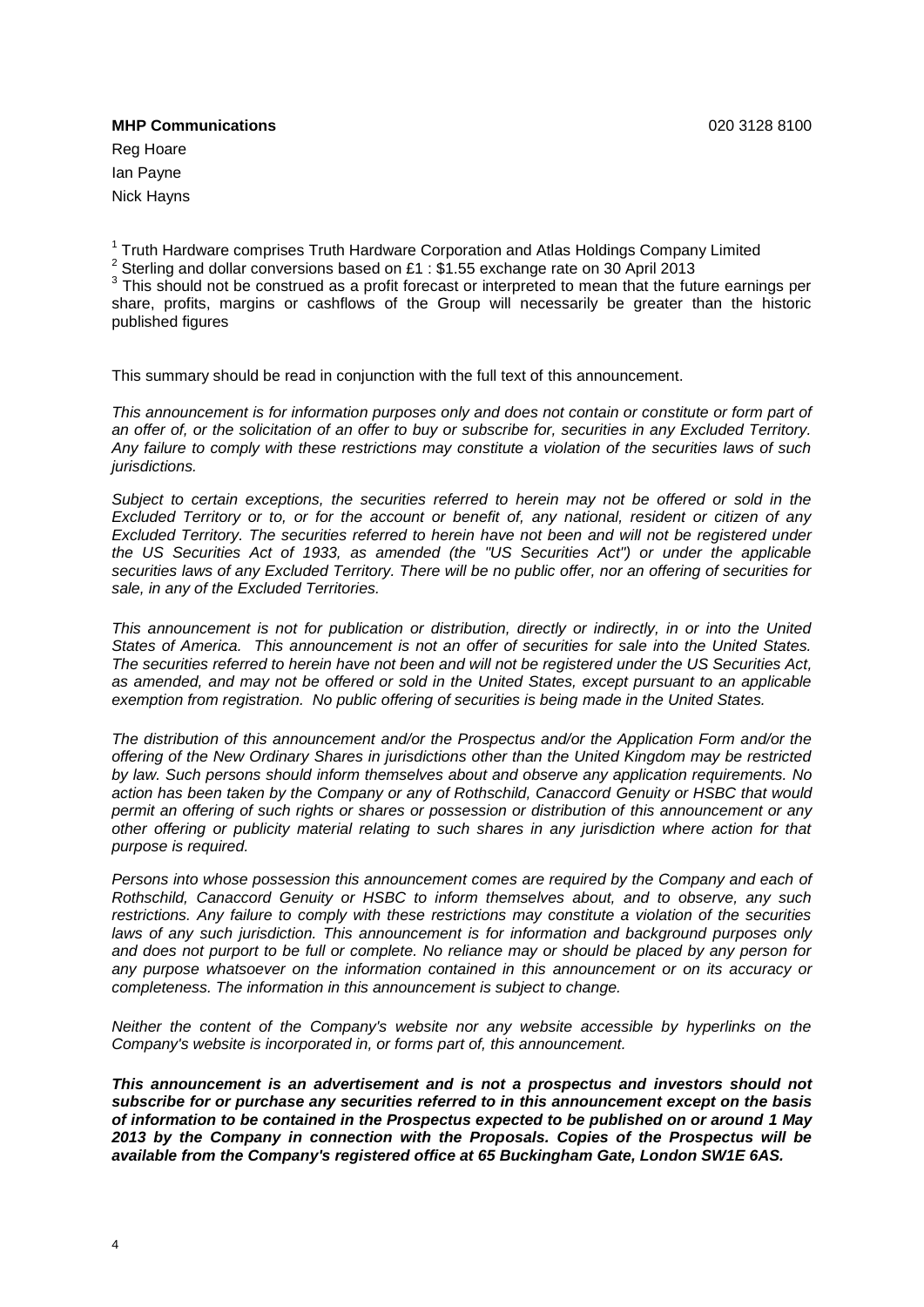*Rothschild, which is authorised by the Prudential Regulation Authority and regulated in the UK by the Financial Conduct Authority and the Prudential Regulation Authority, is acting for the Company and no one else in relation to the Proposals and will not be responsible to anyone other than the Company for providing the protections afforded to clients of Rothschild nor for providing advice in relation to the Proposals.* 

*Canaccord Genuity, which is authorised and regulated in the UK by the Financial Conduct Authority, is acting for the Company and no one else in connection with the Firm Placing and the Placing and Open Offer and will not regard any other person as a client in relation to the Firm Placing and the Placing and Open Offer and will not be responsible to anyone other than the Company for providing the protections afforded to clients of Canaccord Genuity or for providing advice in relation to the matters described in this announcement.*

*HSBC, which is authorised by the Prudential Regulation Authority and regulated by the Financial Conduct Authority and the Prudential Regulation Authority, is acting for the Company and no one else in connection with the Firm Placing and the Placing and Open Offer and will not regard any other person as a client in relation to the Firm Placing and the Placing and Open Offer and will not be responsible to anyone other than the Company for providing the protections afforded to clients of HSBC or for providing advice in connection with the matters referred to in this announcement.*

*This announcement contains certain forward-looking statements which reflect the Group's or, as appropriate, the Directors' current views with respect to financial performance, business strategy, plans and objectives of management for future operations (including development plans relating to the Company's products and services). These statements include forward-looking statements both with*  respect to the Group and the sectors and industries in which the Group operates. Forward-looking *statements can be identified by the use of words such as "may", "will", "should", "predict", "assurance", "risk", "expect", "intend", "estimate", "anticipate", "believe", "plan", "seek", "continue", or other similar expressions that are predictive or indicative of future events.*

*All forward-looking statements address matters that involve risks and uncertainties. Accordingly, there are or will be important factors that could cause the Group's actual results to differ materially from those indicated in these statements. Any forward looking statements in this announcement reflect the Group's current views with respect to future events and are subject to these and other risks, uncertainties and assumptions relating to the Group's operations, results of operations, growth strategy and liquidity.*

*These forward-looking statements speak only as of the date of this announcement. Except as required by the Listing Rules, the Disclosure and Transparency Rules, the Prospectus Rules and any*  law, the Company does not have any obligation to update or revise publicly any forward-looking *statement, whether as a result of new information, further events or otherwise. All subsequent written and oral forward-looking statements attributable to the Company or individuals acting for and on behalf of the Company are expressly qualified in their entirety by this paragraph. Prospective investors should specifically consider the factors identified in the Prospectus which could cause actual results to differ before making an investment decision.*

*Past performance is no guide to future performance and persons needing advice should consult an independent financial adviser. Any indication in this announcement of the price at which the Ordinary Shares of the Company have been bought or sold in the past cannot be relied upon as a guide to future performance. No statement in this announcement is intended to be a profit forecast.*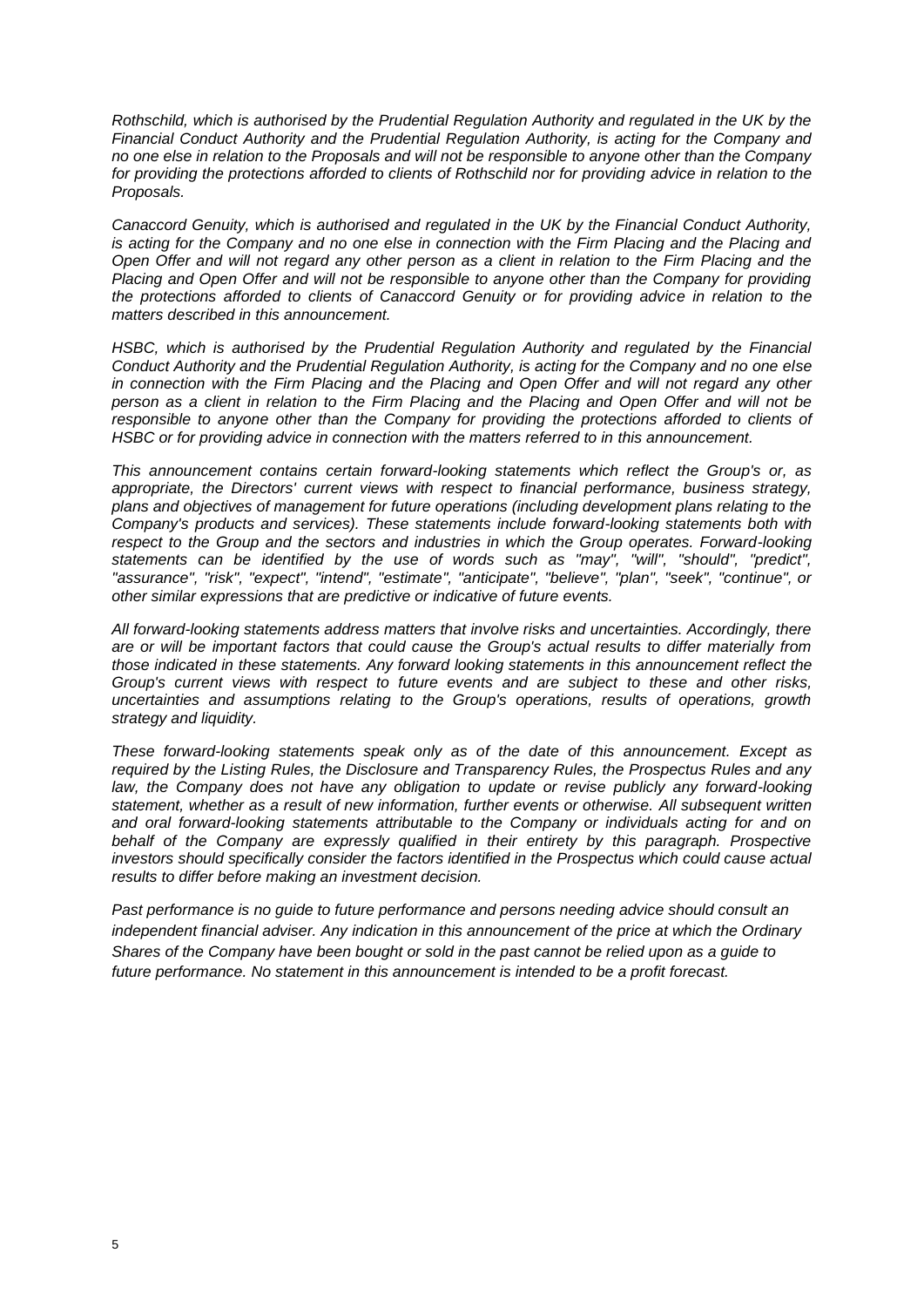**THIS ANNOUNCEMENT AND THE INFORMATION CONTAINED HEREIN IS RESTRICTED AND IS NOT FOR RELEASE, PUBLICATION OR DISTRIBUTION, DIRECTLY OR INDIRECTLY, IN WHOLE OR IN PART, IN OR INTO THE UNITED STATES, AUSTRALIA, CANADA, NEW ZEALAND, JAPAN OR SOUTH AFRICA.**

**This announcement is an advertisement and is not a prospectus and does not constitute or form part of, and should not be construed as, any offer for sale or subscription of, or solicitation of any offer to buy or subscribe for, any shares in Tyman plc or securities in any other entity, in any jurisdiction, including the United States, nor shall it, or any part of it, or the fact of its distribution, form the basis of, or be relied on in connection with, any contract or investment decision whatsoever, in any jurisdiction. This announcement does not constitute a recommendation regarding any securities.**

#### **Further information in relation to the Acquisition, the Issue and move to the Main Market**

# **1. Introduction**

The Board announces that the Group has entered into a conditional agreement to acquire Truth Hardware for a cash consideration of \$200 million (approximately £129 million<sup>1</sup>). The Board also announces its intention to apply for admission of its Enlarged Share Capital to listing on the Official List shortly following completion of the Acquisition.

The Acquisition represents a strategic opportunity to enhance the Group's position in the North American door and window components market where Tyman sees significant opportunity for continued growth. The Board believes that the combination of Truth Hardware and Amesbury, the Group's North American division, will lead to an expanded product portfolio, broadened customer relationships, an enlarged manufacturing footprint and other significant operational benefits which will create long-term value for Shareholders. The Board believes that overall, the acquisition of Truth Hardware will significantly strengthen the Group's existing business model and underpin its growth objectives.

The Acquisition and associated expenses will be funded from a combination of the net proceeds of the Issue, new debt and the Group's existing cash reserves. The Group is proposing to raise gross proceeds of approximately £73 million by way of a Firm Placing and a Placing and Open Offer, both of which have been fully underwritten. In addition, the Group will draw approximately \$100 million under the New Debt Facility for the purposes of funding the Acquisition. Any balance of the Acquisition and associated expenses will be funded through the Group's existing cash reserves.

In the event that the Acquisition does not complete, the Issue will still complete (subject to Admission to AIM) and the Company intends that the Net Proceeds would be retained for a limited period by the Company for general corporate purposes and potential alternative acquisitions. If the Acquisition does not complete, the Board would not intend to draw the New Debt Facility.

#### **2. Background to, reasons for and expected benefits of the Acquisition**

Following a series of disposals of non-core assets and selected acquisitions the Group is now a focused supplier of components to the door and window industry worldwide. The Board believes that Truth Hardware represents a significant opportunity in the context of the Group's growth and acquisition strategy and was identified as an attractive potential target by the Board some time ago.

Truth Hardware is a North American window and door hardware manufacturer, with a strong, trusted brand and established customer relationships. The Board believes Truth Hardware provides an excellent strategic fit with Amesbury, the Group's existing and well-established North American business, and that the Acquisition will provide a number of operational and financial benefits which are expected to create value for Shareholders. In particular: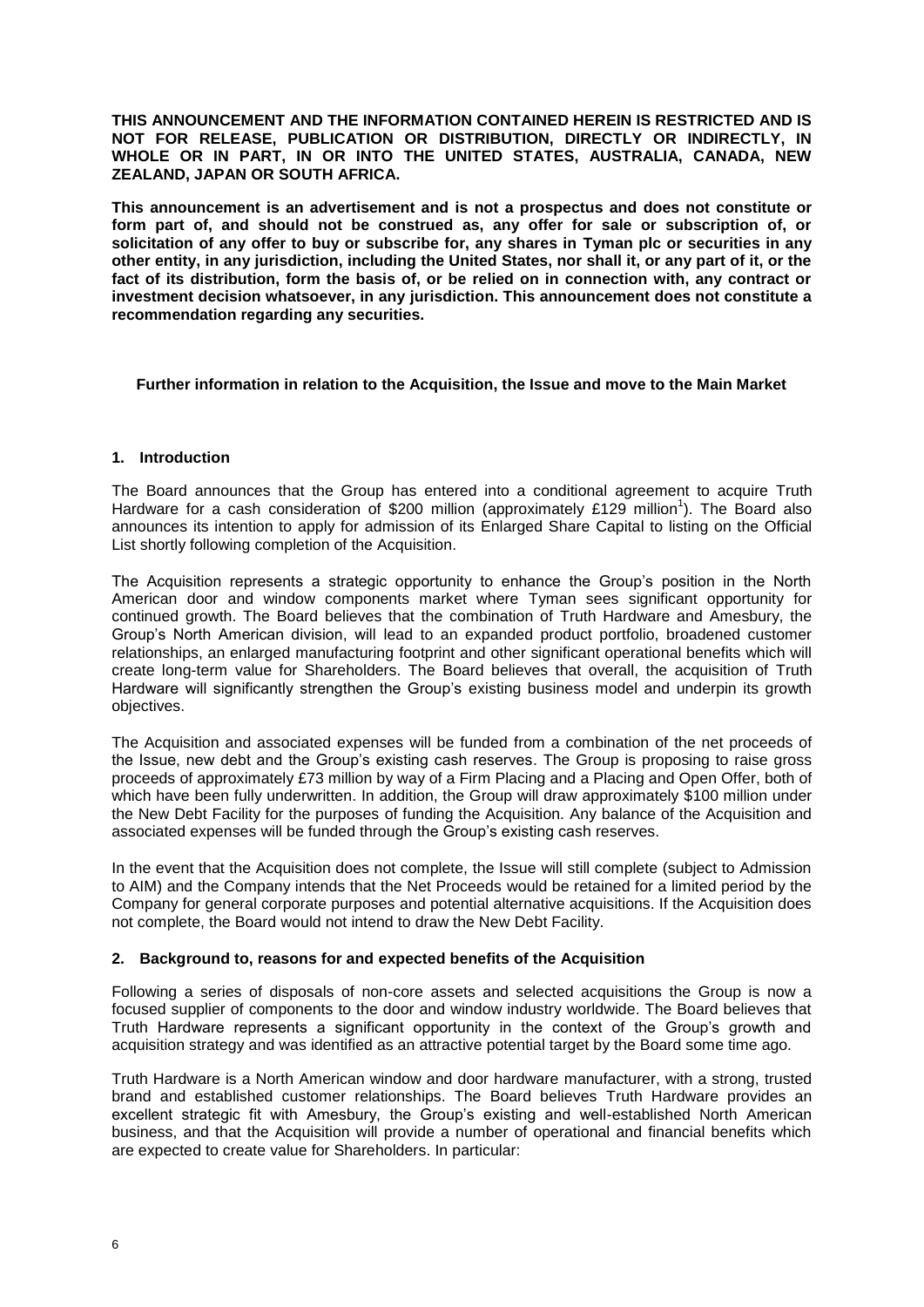- The Acquisition significantly enhances the Group's position within the North American window and door components market where the Board believes there is a structural cyclical opportunity for continued growth
- Truth Hardware's product portfolio and capabilities are highly complementary to those of Amesbury with approximately 72% of Truth Hardware's revenues in 2012 derived from casement hardware product categories, a market where Amesbury currently has no significant sales
- The enlarged combined offering of Amesbury and Truth Hardware will allow the Enlarged Group to broaden relationships within a largely common customer base of North American window and door OEMs
- The Acquisition will provide the Group with a Canadian manufacturing facility, together with the potential for meaningful market share in Canada, and offers the opportunity to grow Amesbury's existing product lines within the Canadian market alongside Truth Hardware's products
- Truth Hardware has well invested, strategically positioned facilities with available capacity through which the Group could drive increased production without the need for major investment
- Truth Hardware has demonstrated a consistent track record of top-line performance with strong margins and strong cash generation during the recent market downturn and is well positioned for future growth
- Truth Hardware will gain access to the Group's well established routes to market outside North America through grouphomesafe and Schlegel
- The Acquisition is expected to be accretive to the Group's earnings per share in the first full financial year following completion of the Acquisition<sup>2</sup>

Truth Hardware operates a business model well-known and understood by the Group. The Board believes there are several areas for potential cost synergies from combining Truth Hardware and Amesbury including:

- Optimisation of overlapping product lines
- Consolidation of manufacturing processes, particularly in the areas of stamping, die-casting and plating
- Elimination of duplicate administrative overheads
- Alignment of sales and marketing resources
- Co-ordination of third party sourcing, freight and logistics
- Sharing of best practice between Amesbury and Truth Hardware

The Board expects the combination of Truth Hardware and Amesbury will deliver annual pre-tax cost savings of at least \$5 million from 2015 onwards. The expected one-off cash costs to implement the integration and deliver synergies are estimated at approximately \$2.5 million. This estimate includes costs to convert Truth Hardware to Amesbury's new enterprise resource planning ("ERP") system. This statement of estimated cost savings relates to future actions and circumstances which by their nature involve risks, uncertainties, contingencies and other factors. As a result, the cost savings referred to may not be achieved, or those achieved may be materially different from those estimated. The figures as set out in this paragraph are unaudited numbers based on management estimates.

A detailed integration plan, led by senior executives of Tyman, Truth Hardware and Amesbury, will be established to deliver benefits from the combination of Truth Hardware and the Group, including the formation of an integration steering group with key individuals from Tyman and Truth Hardware. The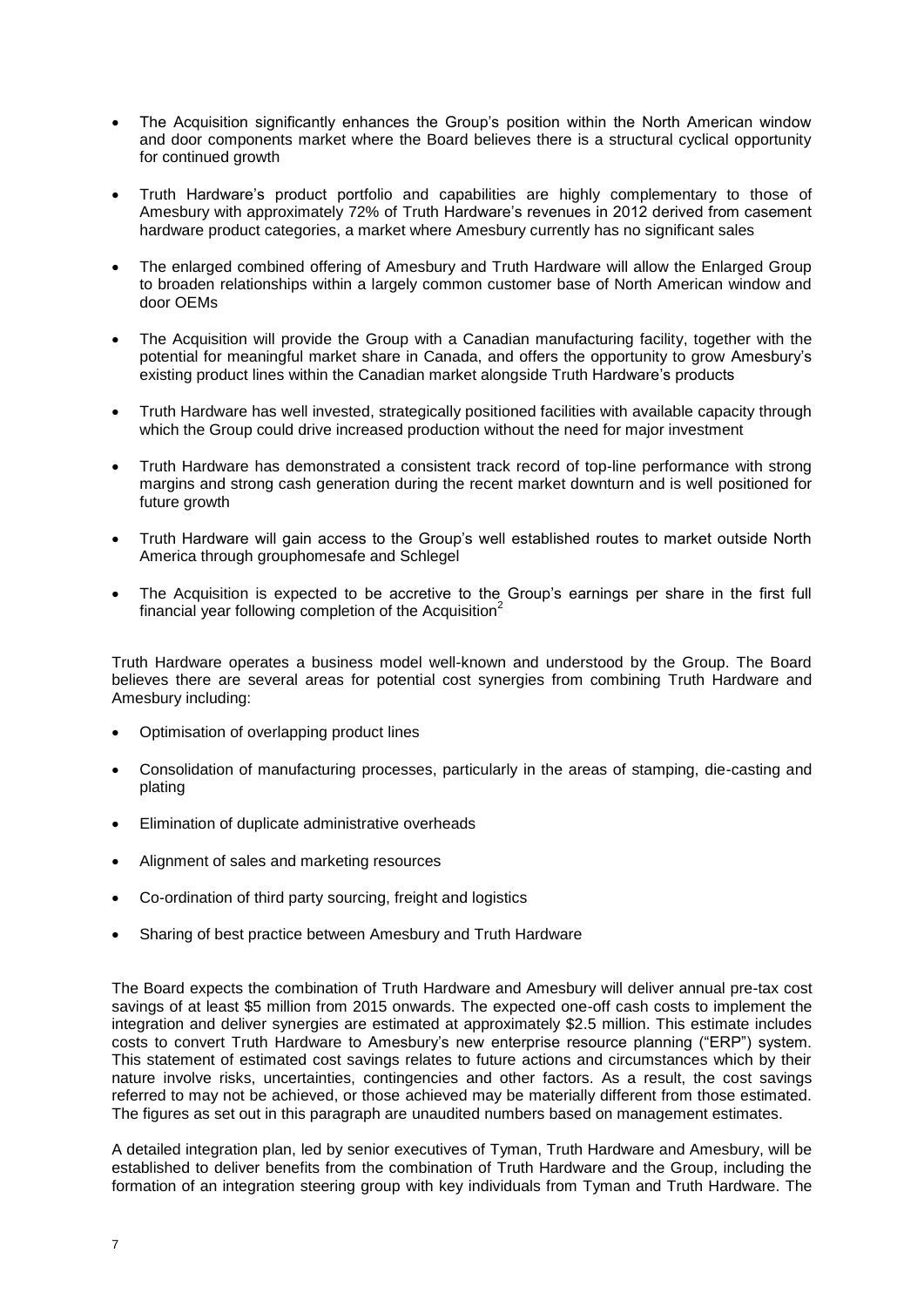integration plan will include identifying and implementing a cost synergy plan; building customer, supplier and employee communications; ensuring use of best practice across the Enlarged Group; and implementing a more unified structure over time.

# **3. Summary information on Truth Hardware**

Truth Hardware, comprising Truth Corporation and Atlas, is a North American manufacturer of hardware products used in windows, doors and skylights. Truth Hardware's route to market is primarily through the North American window and door OEMs.

The main manufacturing facility of Truth Hardware and its headquarters are in Owatonna, Minnesota (US), where its engineering, research and development, die casting, metal stamping, component fabrications and assembly manufacturing takes place. Truth Hardware also has a separate facility in Brampton, Toronto (Canada), which serves as a competency centre for machining technology.

The manufacture of Truth Hardware's product is carried out by a combination of in-house manufacturing, together with third party sourcing of certain products.

Truth Hardware currently employs approximately 700 people throughout North America.

For the year ended 31 December 2012, Truth Hardware recorded sales of \$126.0 million (2011: \$120.8 million), EBITDA of \$22.5 million (2011: \$18.9 million) and operating profit of \$18.6 million (2011: \$13.5 million). Truth Hardware's sales for the year ended 31 December 2012 of \$126.0 million compares with Truth Hardware's historic peak of sales over the last 10 years of \$167.8 million.

# **4. Principal terms and conditions of the Acquisition**

Pursuant to the Acquisition Agreement, the Group has agreed to purchase the entire issued and to be issued share capital of Truth Corporation and Atlas for a cash consideration of \$200 million on a cash free/debt free basis, subject to customary adjustments.

The Acquisition is conditional upon the Firm Placing and the Placing and Open Offer becoming effective.

The Acquisition is expected to complete following admission of the New Ordinary Shares to trading on AIM and following satisfaction of the HSR Condition. The Acquisition is expected to complete by late June 2013 and by no later than 31 July 2013.

# **5. Financing the Acquisition**

The Board has given careful consideration as to the mix of the acquisition financing including the impact on gearing and the structure of the proposed fundraising. The Board has concluded that the Acquisition should be funded from a combination of:

- The Firm Placing and the Placing and Open Offer on the basis of 23 New Ordinary Shares for 91 every Existing Ordinary Shares, both at a price of 185 pence per New Ordinary Share raising gross proceeds of approximately £73 million
- The New Debt Facility, comprising a \$100 million multi-currency term loan facility
- The Group's existing cash reserves

#### **6. Summary of the principal terms of the Firm Placing and the Placing and Open Offer**

The Group intends to raise gross proceeds of approximately £73 million in total pursuant to the Firm Placing and the Placing and Open Offer at the Issue Price. The issue price of 185 pence per New Ordinary Share represents a 9.2 per cent. discount to the closing middle market price 203.75 pence on 30 April 2013 (being the last Business Day before this announcement). This discount has been set by the Board following careful consideration.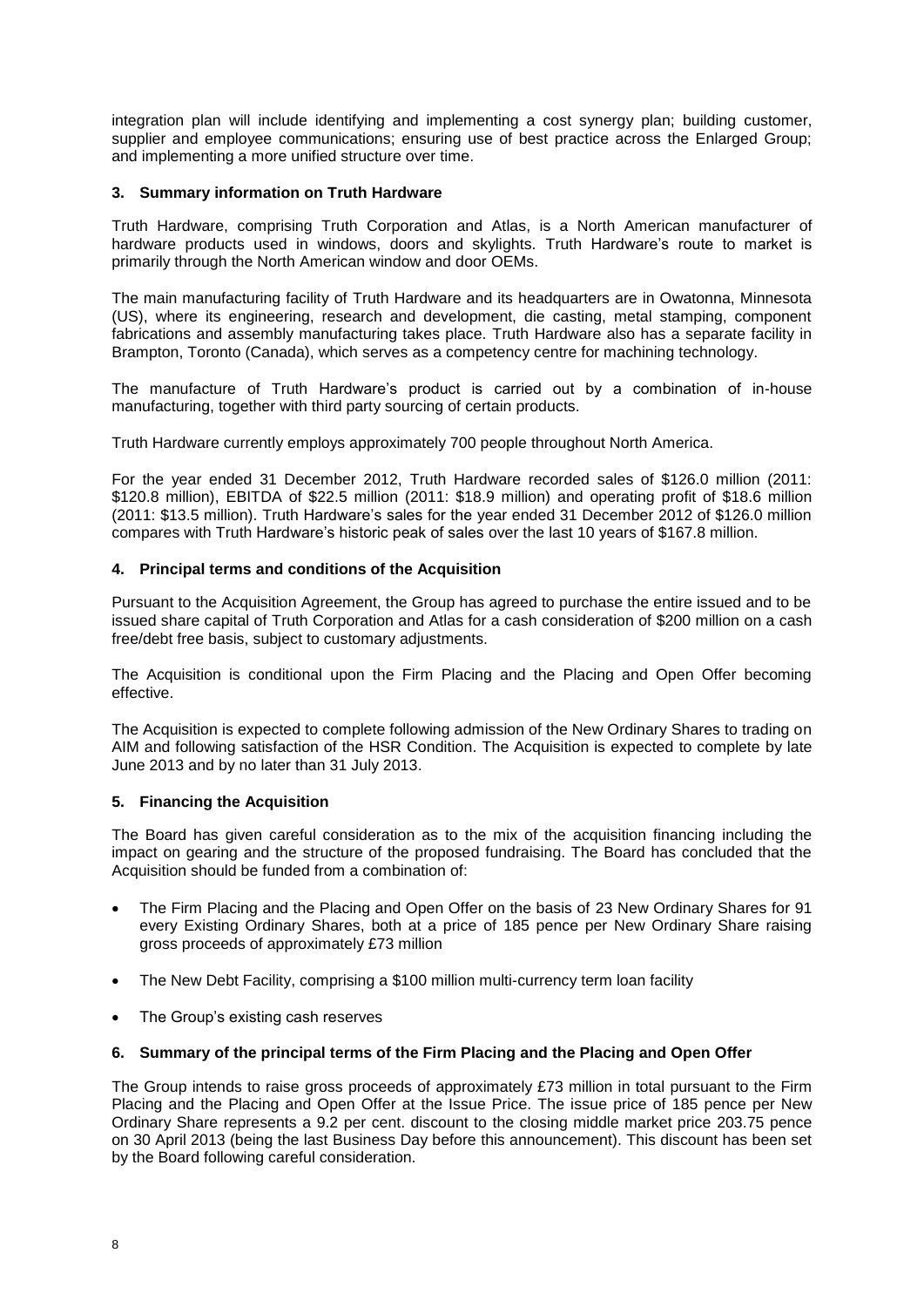The Open Offer provides Qualifying Shareholders with an opportunity to subscribe for Open Offer Shares pro rata to their current holdings at the Issue Price. The Open Offer Shares will be offered to Qualifying Shareholders on the following basis:

# **23 Open Offer Shares for every 91 Existing Ordinary Shares**

held at the Record Date and so in proportion for any other number of Ordinary Shares then held.

Pursuant to the Firm Placing, the Firm Placees have conditionally agreed to subscribe for 6,864,200 New Ordinary Shares at the Issue Price. The Firm Placing Shares comprise 6,864,200 New Ordinary Shares to be sold by the Company out of treasury under its statutory authority pursuant to Section 571 of the Companies Act.

Applications by Qualifying Shareholders will be satisfied in full up to their Basic Entitlements. Open Offer Entitlements to Open Offer Shares will be rounded down to the nearest whole number of Open Offer Shares.

Qualifying Shareholders are also being given the opportunity, provided they take up their Basic Entitlement in full, to apply for Excess Shares through the Excess Application Facility. Qualifying Shareholders may apply for Excess Shares up to a maximum number of Excess Shares equal to 1 times the Basic Entitlement of such Qualifying Shareholder at the Record Date.

The total number of Open Offer Shares is fixed and will not be increased in response to any applications under the Excess Application Facility. Such applications will therefore only be satisfied to the extent that other Qualifying Shareholders do not apply for their Basic Entitlements in full. If applications under the Excess Application Facility are received for more than the total number of Open Offer Shares available following take up of Basic Entitlements, applications under the Excess Application Facility shall be scaled back *pro rata* to the number of Excess Shares applied for by the Qualifying Shareholders under the Excess Application Facility or allocated in such manner as the Directors may determine, in their absolute discretion, and no assurance can be given that the applications by Qualifying Shareholders will be met in full, in part or at all.

#### **The Open Offer is not a rights issue and any Open Offer Shares not applied for by Qualifying Shareholders under their Open Offer Entitlement will not be sold in the market on behalf of, or placed for the benefit of, Qualifying Shareholders.**

The Firm Placing and the Placing and Open Offer have been fully underwritten by Canaccord Genuity and HSBC pursuant to the terms of the Underwriting Agreement.

The New Ordinary Shares, when issued and fully paid will rank *pari passu* with the existing Ordinary Shares including the right to receive dividends or distributions declared after the date of this announcement. The New Ordinary Shares will not be entitled to the recommended final dividend of 3.5 pence per ordinary share in relation to the financial year ended 31 December 2012 which was announced on 12 March 2013.

Application will be made to the London Stock Exchange for the New Ordinary Shares to be admitted to trading on AIM. It is expected that Admission to AIM will become effective and dealings for normal settlement in the New Ordinary Shares will commence at 8.00 a.m. on 23 May 2013. The admission of the Existing Ordinary Shares and New Ordinary Shares to the Official List and to trading on the Main Market and cancellation of the admission to trading on AIM are expected to take effect shortly following completion of the Acquisition.

The Firm Placing and the Placing and Open Offer are conditional, amongst other things, upon Admission to AIM but are not conditional on completion of the Acquisition.

Open Offer Entitlements set out in an Application Form may be converted into uncertificated form, that is, deposited into CREST. Similarly, Open Offer Entitlements held in CREST may be withdrawn from CREST and an Application Form used instead.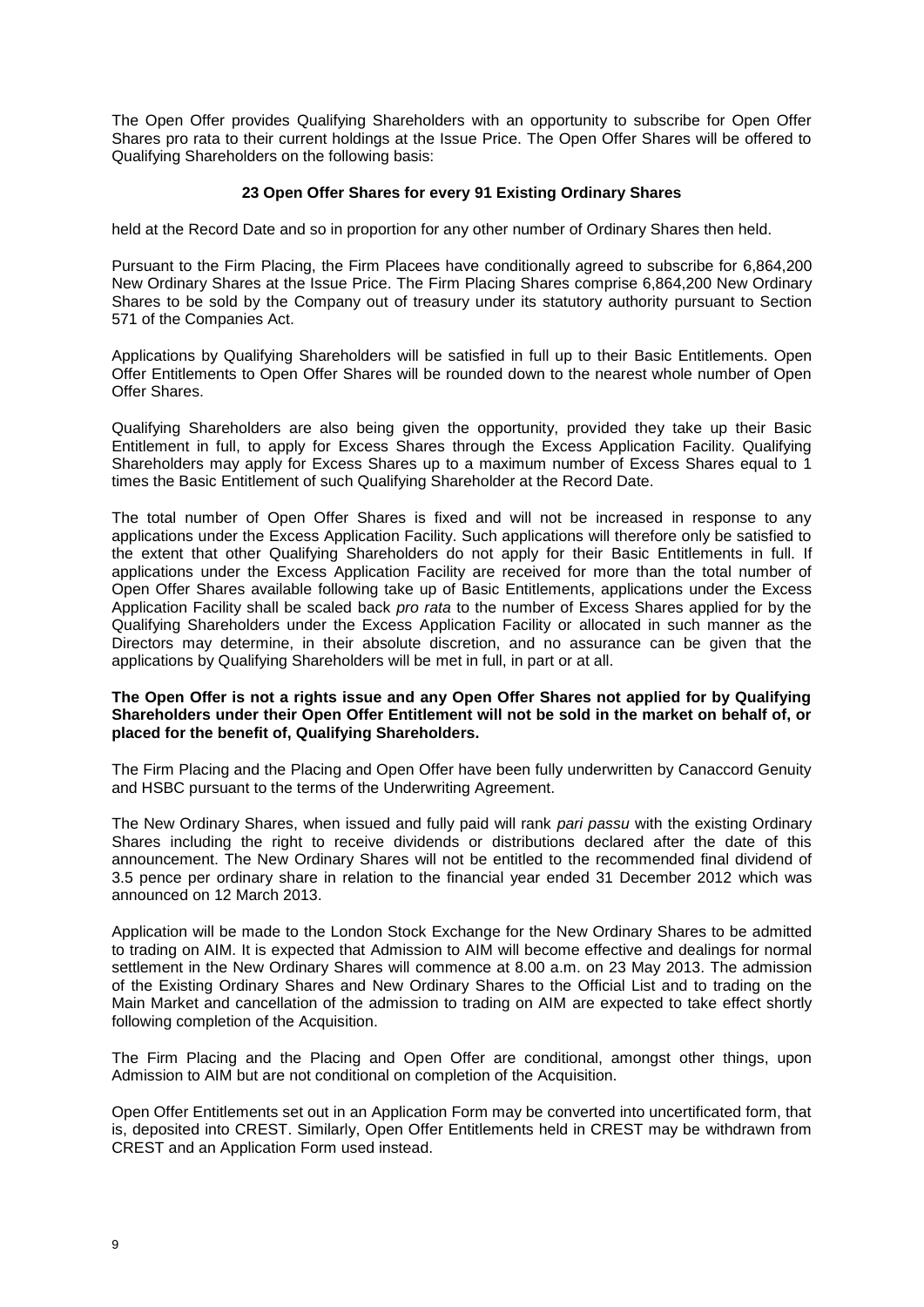# **7. Use of proceeds of the Firm Placing and the Placing and Open Offer**

The Net Proceeds, along with the New Debt Facility and the Group's existing cash reserves, will be used to satisfy the cash consideration for the Acquisition and associated expenses. It is anticipated that the Firm Placing and the Placing and Open Offer will complete on 23 May 2013 and that the Acquisition will complete by late June 2013.

In the event that the Acquisition does not complete, the Issue will still complete (subject to, amongst other things, Admission to AIM being satisfied) and the Company intends that the Net Proceeds would be retained for a limited period by the Company for general corporate purposes and potential alternative acquisitions. If the Acquisition does not complete, the Board would not intend to draw the New Debt Facility.

#### **8. Financial effects of the Proposals**

The Board expects that the Acquisition will be accretive to earnings per share in 2014, being the first full financial year following completion of the Acquisition and will result in significant EBITDA margin enhancement<sup>2</sup>.

The Board expects leverage on completion of the Acquisition to be approximately 2.6 times net debt/underlying EBITDA, which is above the Board's stated through-the-cycle target of 1.5 to 2.0 times. Leverage is projected to reduce to within the Group's through-the-cycle range by the end of 2013<sup>2</sup>. The Group retains full flexibility to realise its additional strategic organic growth objectives and targeted investment opportunities following the Acquisition.

On a pro forma basis and assuming that the Firm Placing and the Placing and Open Offer and the Acquisition had become effective on 31 December 2012, the Enlarged Group would have had net assets of approximately £302 million at that date (based on the net assets of the Group as at 31 December 2012 and the net assets of Truth Hardware as at 31 December 2012).

# **9. Admission to the Official List**

As announced on 12 March 2013, the Board believes that moving to the Official List is an appropriate step in the continued development of the Group. Given the strategic nature of the Acquisition and the increased scale of the Enlarged Group, the Board considers it is appropriate to proceed with this move alongside the Acquisition. The Board believes that the Enlarged Group will benefit generally from a higher profile as a result of admission to the Official List and will be better placed to achieve improved liquidity in the Ordinary Shares due to the greater number of institutional investors who regularly trade in companies admitted to the Official List. In the event that the Acquisition does not complete, the Board would not intend to proceed with its application for admission of its Shares to Listing on the Official List and will seek to move to the Official List at a later date.

Enquiries:

| Tyman plc                                                               | 020 7976 8000 |
|-------------------------------------------------------------------------|---------------|
| Louis Eperjesi - Chief Executive Officer                                |               |
| James Brotherton – Chief Financial Officer                              |               |
| <b>Rothschild - Financial Adviser and Sponsor</b>                       |               |
| Ravi Gupta                                                              | 020 7280 5000 |
| Stephen Griffiths                                                       | 0113 200 1900 |
| Yuri Shakhmin                                                           | 020 7280 5000 |
| <b>Canaccord Genuity - NOMAD and Sole Broker</b><br>and Lead Bookrunner | 020 7523 8350 |
| <b>Bruce Garrow</b>                                                     |               |
| Adam Miller                                                             |               |
|                                                                         |               |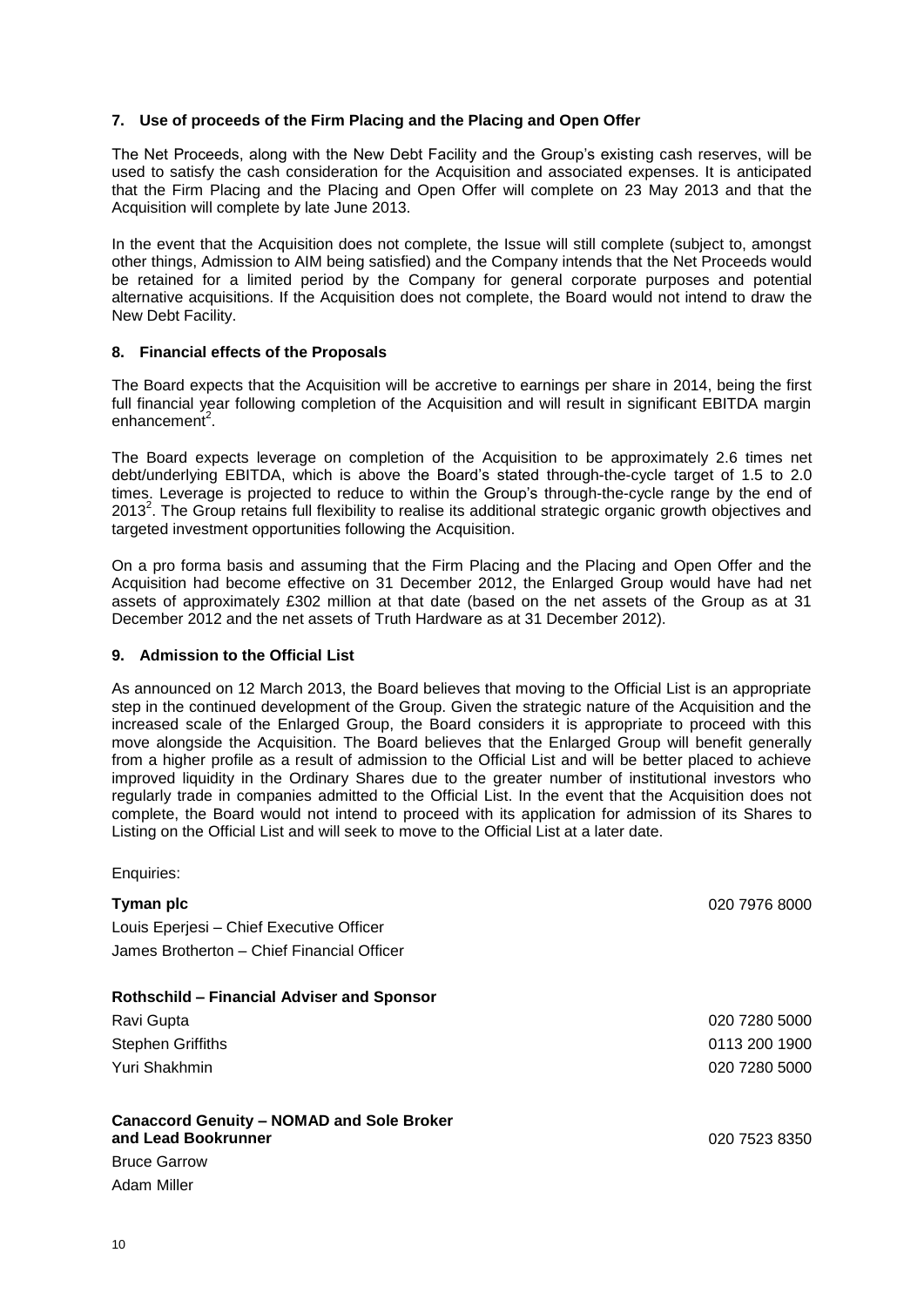# **HSBC – Joint Bookrunner** 020 7991 8888

Mark Dickenson Richard Fagan

# **MHP Communications** 020 3128 8100

Reg Hoare Ian Payne Nick Hayns

<sup>1</sup> Sterling and dollar conversions based on £1 : \$1.55 exchange rate on 30 April 2013<br><sup>2</sup> This should not be construed as a profit forecast or interpreted to mean that the future earnings per share, profits, margins or cashflows of the Group will necessarily be greater than the historic published figures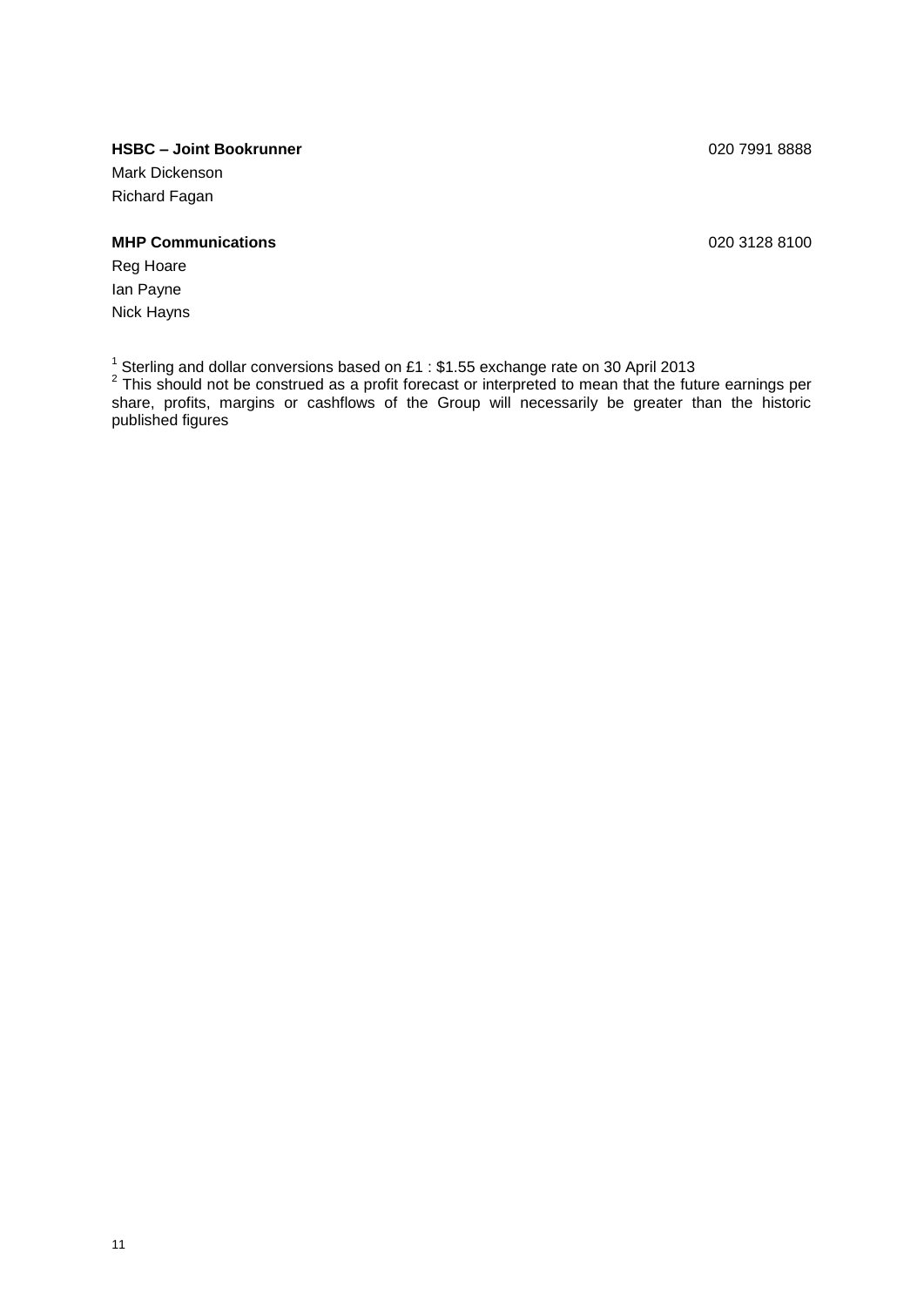# **Expected timetable of principal events**

| Record Date for entitlements under the Open Offer                                                                                                                              | 6.00 p.m. on 29 April 2013                         |
|--------------------------------------------------------------------------------------------------------------------------------------------------------------------------------|----------------------------------------------------|
| Announcement of the Issue and publishing of Prospectus                                                                                                                         | 1 May 2013                                         |
| Ex-dividend date for Existing Ordinary Shares                                                                                                                                  | 1 May 2013                                         |
| Proposed posting of Prospectus and Application Forms                                                                                                                           | 2 May 2013                                         |
| Notice published in London Gazette                                                                                                                                             | 2 May 2013                                         |
| Ex-entitlement date for the Open Offer                                                                                                                                         | 2 May 2013                                         |
| Open Offer Entitlements credited to stock accounts of Qualifying CREST<br>Shareholders in CREST                                                                                | 3 May 2013                                         |
| Record date for dividend for Existing Ordinary Shares                                                                                                                          | 3 May 2013                                         |
| Recommended latest time for requesting withdrawal of Open Offer<br><b>Entitlements from CREST</b>                                                                              | 4.30 p.m. on 14 May 2013                           |
| Latest time for depositing Open Offer Entitlements into CREST                                                                                                                  | 3.00 p.m. on 15 May 2013                           |
| Latest time and date for splitting of Application Forms (to satisfy bona fide<br>market claims only)                                                                           | 3.00 p.m. on 16 May 2013                           |
| Latest time and date for receipt of completed Application Forms, and<br>payment in full under the Open Offer and settlement of relevant CREST<br>instructions (as appropriate) | 11.00 a.m. on 20 May 2013                          |
| Results of the Placing and Open Offer announced through a Regulatory<br><b>Information Service</b>                                                                             | 21 May 2013                                        |
| Admission to AIM and commencement of dealings in New Ordinary<br><b>Shares on AIM</b>                                                                                          | 23 May 2013                                        |
| CREST Members' accounts credited in respect of New Ordinary Shares in<br>uncertificated form                                                                                   | 23 May 2013                                        |
| Expected date of completion of the Acquisition                                                                                                                                 | by late June 2013                                  |
| Admission to the Official List, and commencement of dealings in the<br>Existing Ordinary Shares and the New Ordinary Shares on the Main<br><b>Market</b>                       | shortly following completion of<br>the Acquisition |
| Despatch of definitive share certificates for New Ordinary Shares in<br>certificated form                                                                                      | 3 June 2013                                        |
| Dividend payment date for Existing Ordinary Shares                                                                                                                             | 25 June 2013                                       |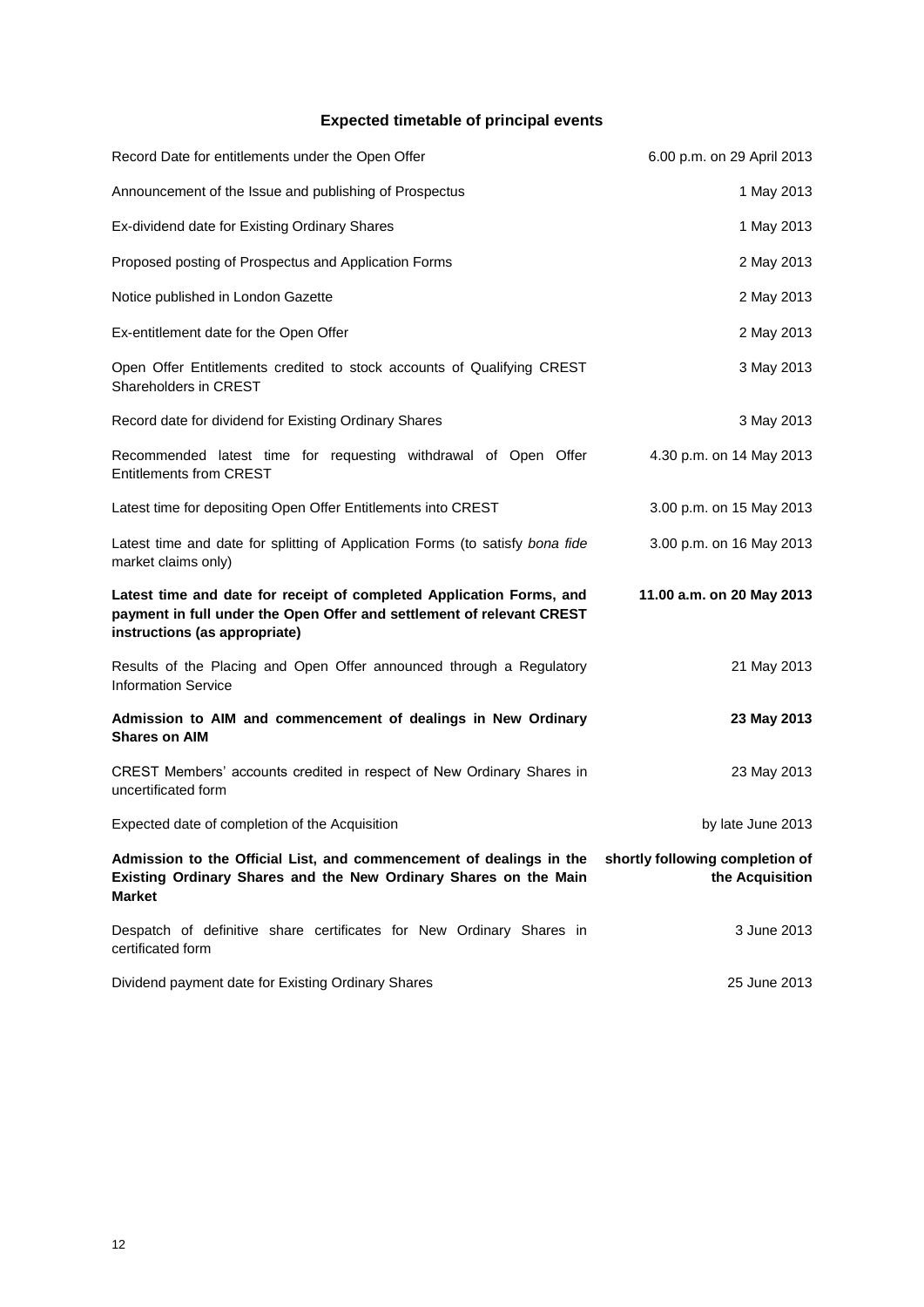# **Definitions**

The following definitions apply throughout this announcement, unless the context otherwise requires

| <b>Acquisition</b>                             | the acquisition of Truth Hardware by Tyman on the terms and conditions set out<br>in the Acquisition Agreement                                                                                                                                               |
|------------------------------------------------|--------------------------------------------------------------------------------------------------------------------------------------------------------------------------------------------------------------------------------------------------------------|
| <b>Acquisition Agreement</b>                   | the conditional share acquisition agreement dated 1 May 2013 between Tyman<br>plc, the Vendor and others relating to the Acquisition                                                                                                                         |
| <b>Admission to AIM</b>                        | the admission of the New Ordinary Shares to trading on AIM                                                                                                                                                                                                   |
| <b>Admission to the Official</b><br>List       | the admission of the Enlarged Share Capital to the premium listing segment of<br>the Official List becoming effective in accordance with the Listing Rules                                                                                                   |
| AIM                                            | the AIM market, a market operated by the London Stock Exchange                                                                                                                                                                                               |
| <b>Application Form</b>                        | the application form on which Qualifying Non-CREST Shareholders may apply<br>for Open Offer Shares under the Open Offer                                                                                                                                      |
| Atlas                                          | Atlas Holdings Company Limited                                                                                                                                                                                                                               |
| <b>Basic Entitlement</b>                       | the pro rata entitlement of Qualifying Shareholders to subscribe for 23 Open<br>Offer Share for every 91 Existing Ordinary Shares registered in their name as at<br>the Record Date, on and subject to the terms of the Open Offer                           |
| <b>Board or Directors</b>                      | the executive directors and non-executive directors of Tyman                                                                                                                                                                                                 |
| <b>Business Day</b>                            | a day (other than a Saturday, Sunday or public holiday) on which banks are<br>generally open for business in the City of London for the transaction of normal<br>banking business                                                                            |
| <b>Canaccord Genuity</b>                       | Canaccord Genuity Limited in its capacity as nominated adviser, sole broker and<br>lead bookrunner                                                                                                                                                           |
| <b>Certificated or in</b><br>certificated form | not in uncertificated form (that is, not in CREST)                                                                                                                                                                                                           |
| <b>Companies Act</b>                           | Companies Act 2006                                                                                                                                                                                                                                           |
| <b>Company or Tyman</b>                        | Tyman plc with registered Company number 02806007                                                                                                                                                                                                            |
| <b>CREST</b>                                   | the relevant system, as defined in the CREST Regulations (in respect of which<br>Euroclear is the operator as defined in the CREST Regulations)                                                                                                              |
| <b>CREST Member</b>                            | a person who has been admitted to Euroclear as a system-member (as defined<br>in the CREST Regulations)                                                                                                                                                      |
| <b>CREST Regulations</b>                       | the Uncertificated Securities Regulations 2001 (SI 2001 No. 01/378), as<br>amended                                                                                                                                                                           |
| <b>EBITDA</b>                                  | earnings before interest, taxes, depreciation, and amortisation                                                                                                                                                                                              |
| <b>Enlarged Group</b>                          | the Group as enlarged by Truth Hardware assuming completion of the<br>Acquisition                                                                                                                                                                            |
| <b>Enlarged Share Capital</b>                  | the issued share capital of the Company assuming completion of the Issue<br>including the Existing Ordinary Shares and the New Ordinary Shares                                                                                                               |
| <b>Euroclear</b>                               | Euroclear UK & Ireland Limited (formerly CrestCo Limited), the operator of<br><b>CREST</b>                                                                                                                                                                   |
| <b>Excess Application Facility</b>             | the arrangement whereby Qualifying Shareholders who apply for their Basic<br>Entitlement in full may apply for Excess Shares in excess of their Basic<br>Entitlements which may be subject to scaling back in accordance with the terms<br>of the Open Offer |
| <b>Excess Open Offer</b>                       | in respect of each Qualifying Shareholder, the entitlement (in addition to their                                                                                                                                                                             |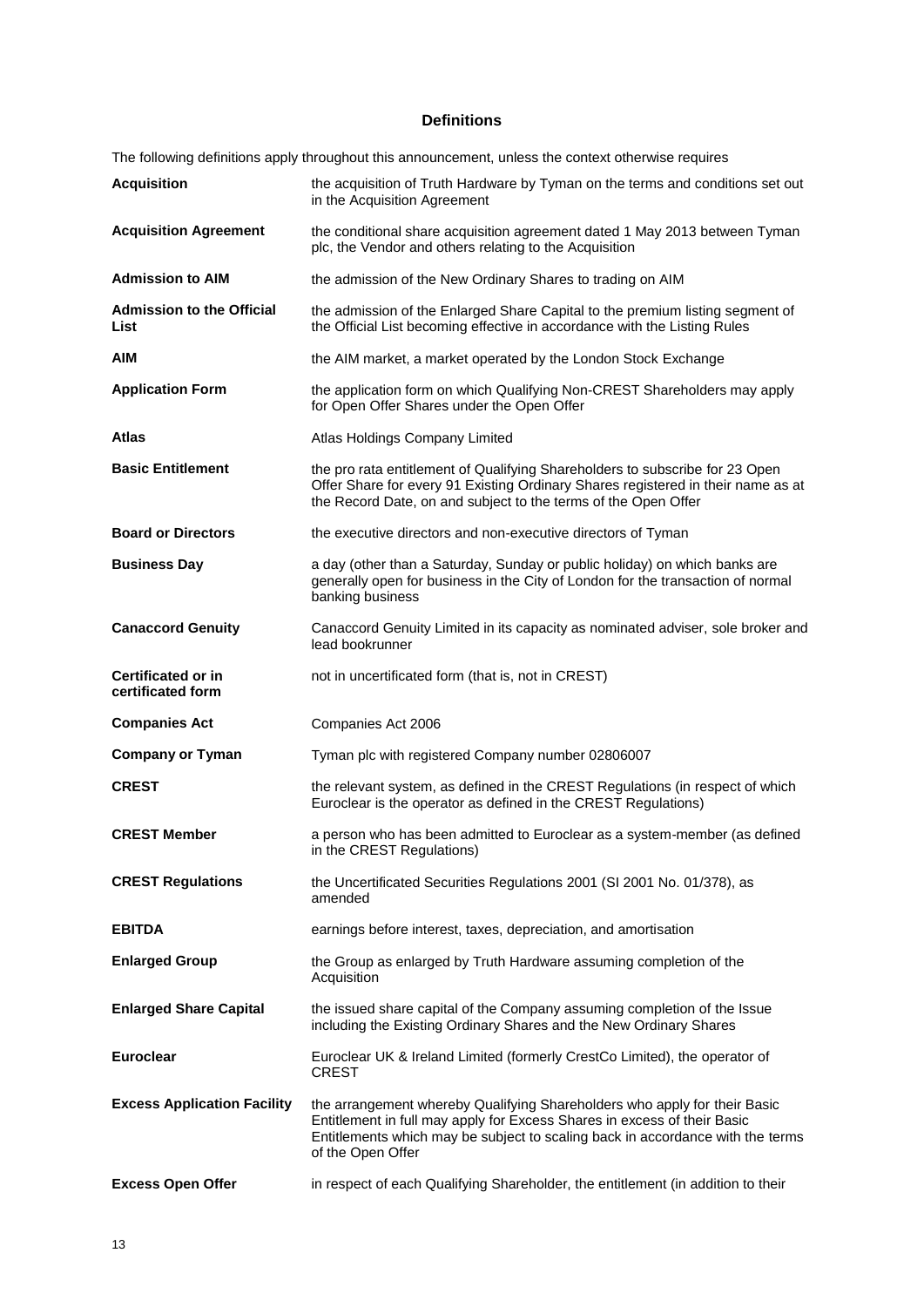| <b>Entitlements</b>                                 | Basic Entitlement) to apply for Excess Shares in excess of their Basic<br>Entitlement, pursuant to the Excess Application Facility                                                                                                                                                                                                                                                                                                                                                                           |
|-----------------------------------------------------|--------------------------------------------------------------------------------------------------------------------------------------------------------------------------------------------------------------------------------------------------------------------------------------------------------------------------------------------------------------------------------------------------------------------------------------------------------------------------------------------------------------|
| <b>Excess Shares</b>                                | Open Offer Shares for which Qualifying Shareholders may apply under the<br><b>Excess Application Facility</b>                                                                                                                                                                                                                                                                                                                                                                                                |
| <b>Excluded Territories</b>                         | Australia, Canada, Japan, New Zealand, The Republic of South Africa and the<br>US and any jurisdiction where the availability of the Issue would breach any<br>applicable laws or regulations, and "Excluded Territory" shall mean any of them                                                                                                                                                                                                                                                               |
| <b>Existing Ordinary Shares</b>                     | the 137,287,481 existing ordinary shares of 5 pence each in the capital of the<br>Company in issue at the date of the Prospectus                                                                                                                                                                                                                                                                                                                                                                             |
| <b>Financial Conduct</b><br><b>Authority or FCA</b> | the Financial Conduct Authority of the United Kingdom                                                                                                                                                                                                                                                                                                                                                                                                                                                        |
| <b>Firm Placee</b>                                  | any person that has agreed to subscribe for Firm Placing Shares                                                                                                                                                                                                                                                                                                                                                                                                                                              |
| <b>Firm Placing</b>                                 | the conditional placing by Canaccord Genuity and HSBC on behalf of Tyman of<br>the Firm Placing Shares not subject to clawback to satisfy applications from<br>Qualifying Shareholders under the Open Offer pursuant to the Underwriting<br>Agreement                                                                                                                                                                                                                                                        |
| <b>Firm Placing Shares or</b><br><b>Firm Shares</b> | the 6,864,200 New Ordinary Shares which are to be issued pursuant to the Firm<br>Placing                                                                                                                                                                                                                                                                                                                                                                                                                     |
| <b>FSMA</b>                                         | the Financial Services and Markets Act 2000, as amended                                                                                                                                                                                                                                                                                                                                                                                                                                                      |
| GBP or £                                            | means the lawful currency of the United Kingdom                                                                                                                                                                                                                                                                                                                                                                                                                                                              |
| Group                                               | Tyman and its subsidiaries at the date of the Prospectus                                                                                                                                                                                                                                                                                                                                                                                                                                                     |
| <b>HSBC</b>                                         | HSBC Bank plc in its capacity as joint bookrunner                                                                                                                                                                                                                                                                                                                                                                                                                                                            |
| <b>HSR Condition</b>                                | the expiration or termination of the waiting period pursuant to the Hart-Scott-<br>Rodino Antitrust Improvements Act of 1976, as amended                                                                                                                                                                                                                                                                                                                                                                     |
| <b>Issue</b>                                        | the issue of New Ordinary Shares pursuant to the Firm Placing and the Placing<br>and Open Offer                                                                                                                                                                                                                                                                                                                                                                                                              |
| <b>Issue Price</b>                                  | 185 pence per New Ordinary Share                                                                                                                                                                                                                                                                                                                                                                                                                                                                             |
| <b>Listing Rules</b>                                | the Listing Rules made by the FCA under Part VI of FSMA                                                                                                                                                                                                                                                                                                                                                                                                                                                      |
| <b>London Gazette</b>                               | the official newspaper of the Crown                                                                                                                                                                                                                                                                                                                                                                                                                                                                          |
| <b>London Stock Exchange</b>                        | London Stock Exchange plc                                                                                                                                                                                                                                                                                                                                                                                                                                                                                    |
| <b>Main Market</b>                                  | London Stock Exchange's main market for listed securities                                                                                                                                                                                                                                                                                                                                                                                                                                                    |
| <b>Net Proceeds</b>                                 | the gross proceeds from the Firm Placing and the Placing and Open Offer less<br>the costs and expenses incurred by the Group relating to the Proposals                                                                                                                                                                                                                                                                                                                                                       |
| <b>New Debt Facility</b>                            | the \$100 million multi-currency term loan facility entered into by the Company<br>and others for the purposes of the Acquisition                                                                                                                                                                                                                                                                                                                                                                            |
| <b>New Ordinary Shares</b>                          | the Ordinary Shares to be issued or (in the case of certain of the Firm Placing<br>Shares) sold out of treasury pursuant to the Issue. References in the Prospectus<br>to the "issue" and "allotment" of and "subscription" for New Ordinary Shares (and<br>similar terms) shall, in the context of the New Ordinary Shares to be sold out of<br>treasury, be taken to be the "sale", "transfer" and "acquisition" (as appropriate) of<br>such shares within the meaning of section 727 of the Companies Act |
| <b>Non-CREST Shareholder</b>                        | a Shareholder who holds their Ordinary Shares in certificated form, that is not in<br><b>CREST</b>                                                                                                                                                                                                                                                                                                                                                                                                           |
| <b>OEM</b>                                          | an original equipment manufacturer                                                                                                                                                                                                                                                                                                                                                                                                                                                                           |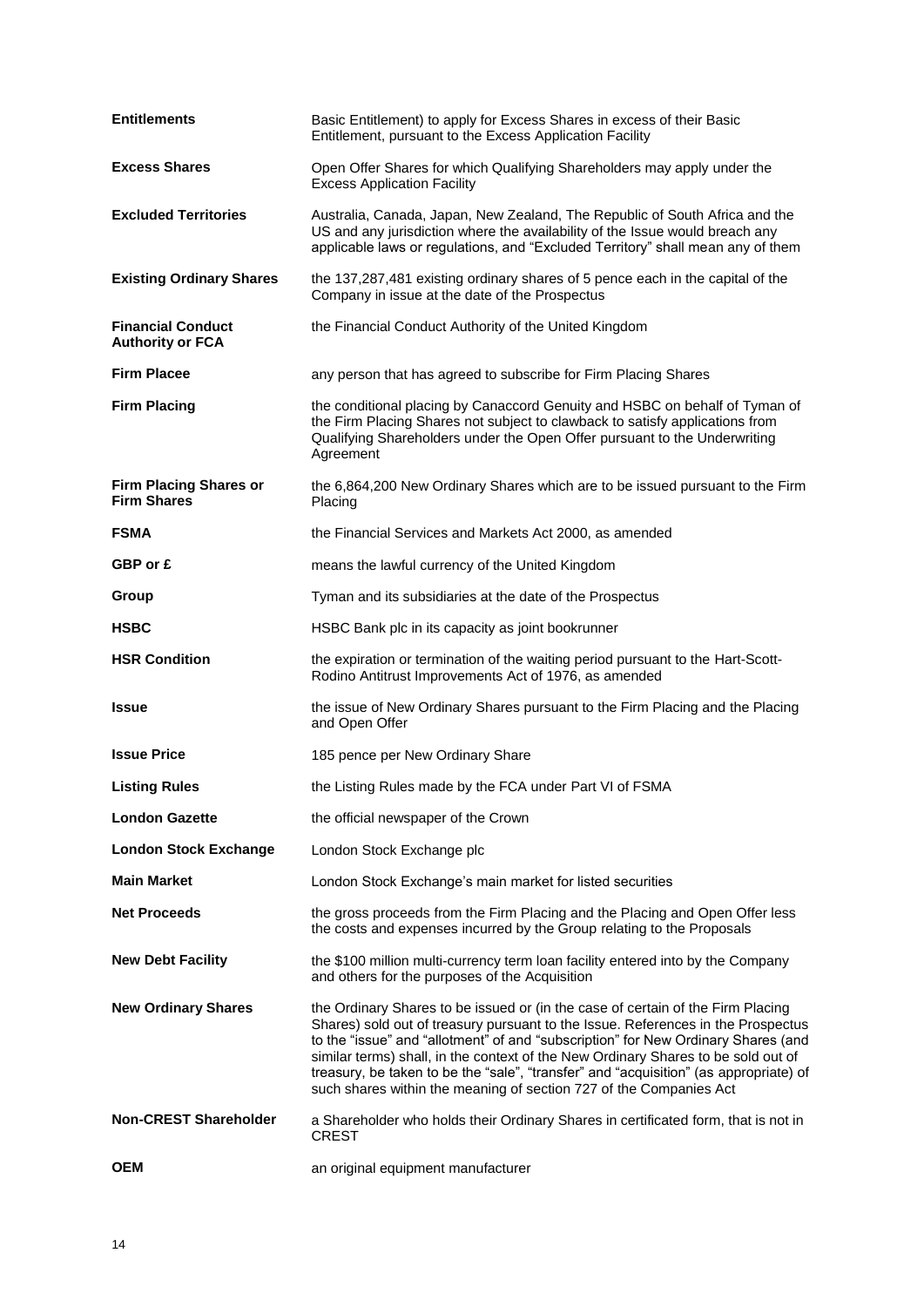| <b>Official List</b>                               | the Official List of the FCA                                                                                                                                                                                                                                                  |
|----------------------------------------------------|-------------------------------------------------------------------------------------------------------------------------------------------------------------------------------------------------------------------------------------------------------------------------------|
| Open Offer                                         | the conditional invitation to Qualifying Shareholders to subscribe for the Open<br>Offer Shares at the Issue Price on the terms and subject to the conditions set out<br>in the Prospectus and in the case of Qualifying Non-CREST Shareholders only,<br>the Application Form |
| <b>Open Offer Entitlements</b>                     | entitlements to subscribe for Open Offer Shares pursuant to Open Offer                                                                                                                                                                                                        |
| <b>Open Offer Shares</b>                           | the 32,816,904 New Ordinary Shares for which Qualifying Shareholders are<br>being invited to apply to be issued pursuant to the terms of the Open Offer                                                                                                                       |
| <b>Ordinary Shares or Shares</b>                   | ordinary shares of 5 pence each in the share capital of Tyman including<br>7,446,683 Treasury Shares                                                                                                                                                                          |
| <b>Overseas Shareholders</b>                       | Shareholders with registered addresses outside the United Kingdom or who are<br>citizens or residents of countries outside the United Kingdom                                                                                                                                 |
| <b>Placing</b>                                     | the conditional placing of the Placing Shares subject to clawback pursuant to the<br>Open Offer, on behalf of the Company on the terms and subject to the conditions<br>contained in the Underwriting Agreement and placing letters                                           |
| <b>Placing Placee</b>                              | any person that has agreed to subscribe for the Placing Shares                                                                                                                                                                                                                |
| <b>Placing Shares</b>                              | the 32,816,904 New Ordinary Shares for which placees are being invited to<br>subscribe pursuant to the Placing, subject to clawback to satisfy applications<br>from Qualifying Shareholders under the Open Offer                                                              |
| Pounds Sterling or £ or<br>GBP                     | the lawful currency of the United Kingdom                                                                                                                                                                                                                                     |
| <b>Proposals</b>                                   | the Acquisition, the Firm Placing and the Placing and Open Offer, the New Debt<br>Facility and the Admission to the Official List                                                                                                                                             |
| <b>Prospectus</b>                                  | the document dated 1 May 2013, comprising a prospectus relating to the<br>Proposals (together with any supplements or amendments thereto)                                                                                                                                     |
| <b>Prospectus Rules</b>                            | the Prospectus Rules published by the FCA under Section 73A of FSMA                                                                                                                                                                                                           |
| <b>Qualifying CREST</b><br><b>Shareholders</b>     | Qualifying Shareholders holding Ordinary Shares in uncertificated form in<br>CREST at close of business on the Record Date                                                                                                                                                    |
| <b>Qualifying Non-CREST</b><br><b>Shareholders</b> | Qualifying Shareholders holding Ordinary Shares in certificated form at close of<br>business on the Record Date                                                                                                                                                               |
| <b>Qualifying Shareholders</b>                     | holders of Ordinary Shares on the register of members of Tyman at the Record<br>Date with the exclusion of Overseas Shareholders with a registered address or<br>resident in any Excluded Territory                                                                           |
| <b>Record Date</b>                                 | 6.00 p.m. on 29 April 2013                                                                                                                                                                                                                                                    |
| <b>Regulatory Information</b><br><b>Service</b>    | one of the regulatory information services authorised by the FCA to receive,<br>process and disseminate regulatory information in respect of listed companies                                                                                                                 |
| <b>Rothschild</b>                                  | N M Rothschild & Sons Limited                                                                                                                                                                                                                                                 |
| <b>Shareholder</b>                                 | a holder of Ordinary Shares                                                                                                                                                                                                                                                   |
| <b>Truth Corporation</b>                           | <b>Truth Hardware Corporation</b>                                                                                                                                                                                                                                             |
| <b>Truth Hardware</b>                              | Truth Corporation and Atlas                                                                                                                                                                                                                                                   |
| <b>Treasury Shares</b>                             | the 7,446,683 existing ordinary shares of 5 pence each in the capital of the<br>Company held as treasury shares                                                                                                                                                               |
| Tyman                                              | Tyman plc (registered company number 02806007)                                                                                                                                                                                                                                |
| Uncertificated or in                               | recorded on the relevant register of the share or security concerned as being                                                                                                                                                                                                 |